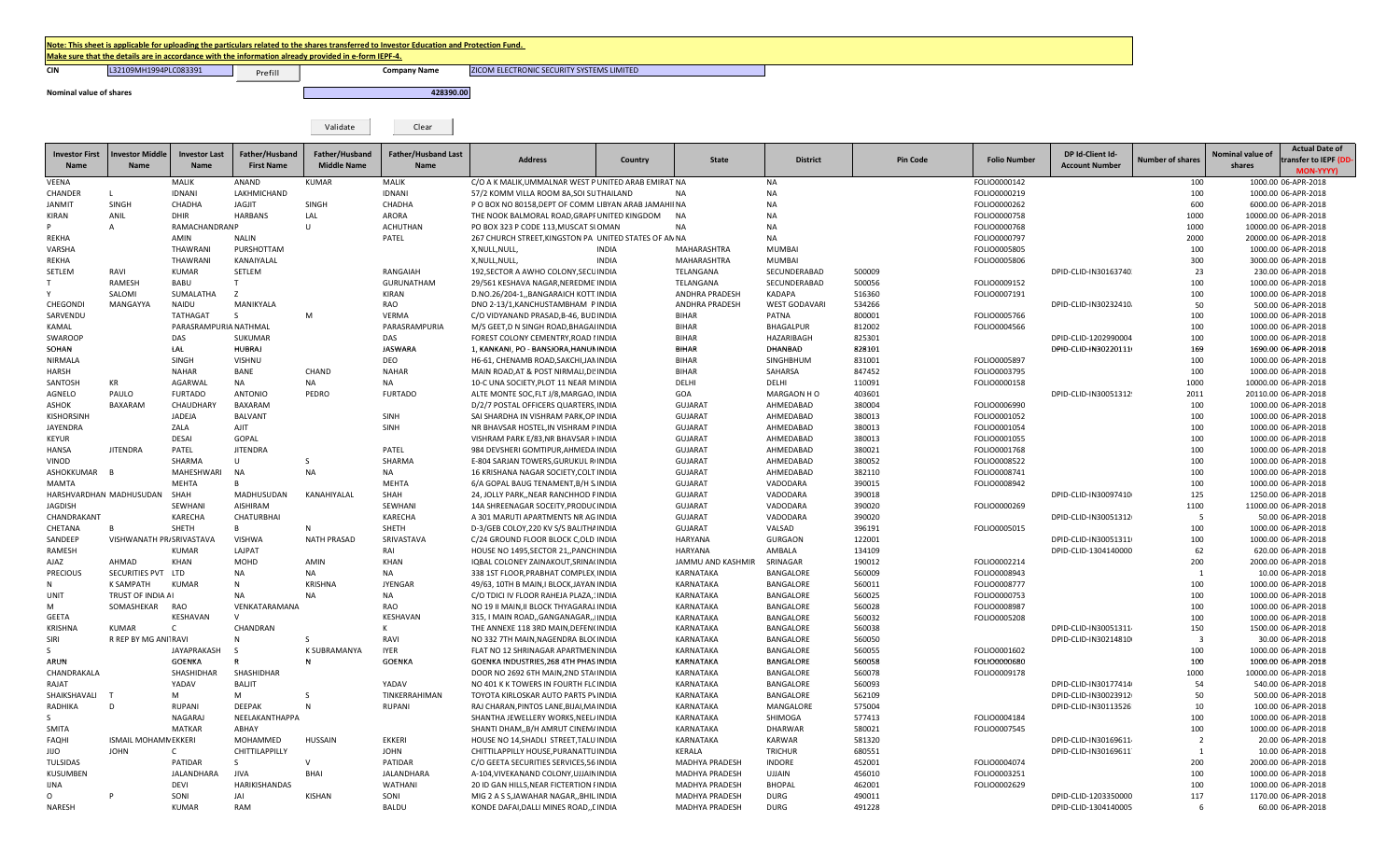| KHIYALDAS         |                               | LAHARWANI        | ARJUNDAS         |                 | LAHARWANI      | CHOKHADIA PARA, INDIRA NAGAR, FINDIA      | MADHYA PRADESH | RAJNANDGAON   | 491441 |              | DPID-CLID-1201750000  | - 5  | 50.00 06-APR-2018    |
|-------------------|-------------------------------|------------------|------------------|-----------------|----------------|-------------------------------------------|----------------|---------------|--------|--------------|-----------------------|------|----------------------|
| <b>BIRLA</b>      | <b>GLOBAL FINANCE LIMITED</b> |                  | NA               | <b>NA</b>       | NA             | APEEJAY HOUSE, 2ND FLOOR DR V B INDIA     | MAHARASHTRA    | <b>MUMBAI</b> | 400001 | FOLIO0000825 |                       | 1000 | 10000.00 06-APR-2018 |
| <b>SUDHIR</b>     |                               | <b>SHIRKE</b>    | YASHWANT         |                 | SHIRKE         | 64 PODAR CHAMBERS, S A BRELVI R(INDIA     | MAHARASHTRA    | <b>MUMBAI</b> | 400001 | FOLIO0001820 |                       | 100  | 1000.00 06-APR-2018  |
|                   |                               |                  |                  |                 |                |                                           |                |               |        |              |                       |      |                      |
| PIYUSH            |                               | VISARIYA         | KALYANJI         |                 | VISARIYA       | C/O MASS MAILING SERVICES, 110/1 INDIA    | MAHARASHTRA    | <b>MUMBAI</b> | 400001 | FOLIO0003697 |                       | 100  | 1000.00 06-APR-2018  |
| <b>NAVIN</b>      | $\mathsf{R}$                  | MAHESHWARI       | RAMVILAS         |                 | MAHESHWARI     | NAVIN & ASSOCIATES, 13 FAIRY MANINDIA     | MAHARASHTRA    | MUMBAI        | 400001 | FOLIO0004408 |                       | 300  | 3000.00 06-APR-2018  |
| <b>DEEPAK</b>     |                               | <b>BALOTA</b>    | CHHAGANLAL       |                 | <b>BALOTA</b>  | 127 GULALWADI 1ST FLR, KIKA STREI INDIA   | MAHARASHTRA    | <b>MUMBAI</b> | 400004 | FOLIO0001177 |                       | 200  | 2000.00 06-APR-2018  |
| PRAVIN            |                               | VELANI           | GOKALDAS         |                 |                | C/O V G VELANI, 25/52 SADASHIV CRINDIA    | MAHARASHTRA    | <b>MUMBAI</b> | 400004 | FOLIO0001865 |                       | 100  | 1000.00 06-APR-2018  |
|                   |                               |                  | $\mathsf{R}$     |                 |                |                                           |                |               |        |              |                       |      |                      |
| YAGNESH           | $\mathsf{R}$                  | SHAH             |                  | H               | SHAH           | B N 122 R NO 14 2ND FLOOR.GHATI INDIA     | MAHARASHTRA    | <b>MUMBAI</b> | 400004 | FOLIO0002702 |                       | 300  | 3000.00 06-APR-2018  |
| SHOBHA            | M                             | MEHTA            | MAHIPAT          |                 | MEHTA          | 23 DANI SADAN 6TH FLOOR, 113 WAINDIA      | MAHARASHTRA    | <b>MUMBAI</b> | 400006 | FOLIO0002648 |                       | 100  | 1000.00 06-APR-2018  |
| MEHERDAD          | K                             | <b>IRANI</b>     | KERSI            |                 |                | 382-B POWWALA BLDG, 2ND FLOOR INDIA       | MAHARASHTRA    | <b>MUMBAI</b> | 400007 | FOLIO0006546 |                       | 100  | 1000.00 06-APR-2018  |
| SUDHA             | PRADEEP                       | PATRE            | PRADEEP          | <b>WAMANRAO</b> | PATRE          | 2/16 32 POLICE OFFICER QUT NAIGAINDIA     | MAHARASHTRA    | MUMBAI        | 400012 | FOLIO0001254 |                       | 200  | 2000.00 06-APR-2018  |
|                   | WAMANRAO                      | PATRE            | <b>WAMANRAO</b>  |                 | PATRE          | 2/16 32 POLICE OFFICER QUT OPP NINDIA     | MAHARASHTRA    | <b>MUMBAI</b> |        |              |                       | 200  |                      |
| PRADEEP           |                               |                  |                  | RAMCHANDRA      |                |                                           |                |               | 400012 | FOLIO0001255 |                       |      | 2000.00 06-APR-2018  |
| SADASHIV          |                               | <b>NAIK</b>      | SAKHARAM         |                 | NAIK           | BOTAWALA BUILDING, 3RD FLOOR F INDIA      | MAHARASHTRA    | MUMBAI        | 400016 | FOLIO0000682 |                       | 300  | 3000.00 06-APR-2018  |
| KANTILAL          | <b>NARSHI</b>                 | SHAH             | <b>NARSHI</b>    | <b>JETHA</b>    | SHAH           | C/O MUKESH SHAH, 11/B 2 NAVJIVA INDIA     | MAHARASHTRA    | MUMBAI        | 400016 | FOLIO0000798 |                       | 100  | 1000.00 06-APR-2018  |
| <b>JAYANTILAL</b> |                               | <b>KAKKAD</b>    | <b>JAMNADAS</b>  |                 |                | SAGAR CO OP HSG SOCIETY, BLDG N INDIA     | MAHARASHTRA    | <b>MUMBAI</b> | 400016 | FOLIO0004004 |                       | 300  | 3000.00 06-APR-2018  |
| <b>JYOTI</b>      |                               | <b>BHARTIA</b>   | VIJAY            |                 |                | 20 VINOD VILLA, B/H RAMANARD LA INDIA     | MAHARASHTRA    | MUMBAI        | 400018 | FOLIO0000321 |                       | 500  | 5000.00 06-APR-2018  |
|                   |                               |                  |                  |                 |                |                                           |                |               |        |              |                       |      |                      |
| RAJKUMARI         |                               | SAVLANI          | KESHAWLAL        |                 | SAVLANI        | 404 LOTUS COURT 12 A DR A B RD, VINDIA    | MAHARASHTRA    | <b>MUMBAI</b> | 400018 | FOLIO0001895 |                       | 300  | 3000.00 06-APR-2018  |
| KESHAVLAL         |                               | SAVLANI          | PRIBHDAS         | $\mathsf{C}$    | SAVLANI        | 404 LOTUS COURT 12 A DR A B RD, VINDIA    | MAHARASHTRA    | <b>MUMBAI</b> | 400018 | FOLIO0001896 |                       | 300  | 3000.00 06-APR-2018  |
| OAI               | MAURITIUS LTD A FUND          |                  | NA               | <b>NA</b>       | NA             | 77, RAMNORD HOUSE, DR A B ROAD INDIA      | MAHARASHTRA    | MUMBAI        | 400018 | FOLIO0006196 |                       | 100  | 1000.00 06-APR-2018  |
| VINAY             |                               | KEDIA            | MADANLAL         |                 | KEDIA          | III-B MITTAL TOWER, 210 NARIMAN INDIA     | MAHARASHTRA    | <b>MUMBAI</b> | 400021 | FOLIO0000271 |                       | 500  | 5000.00 06-APR-2018  |
|                   | $\mathsf{R}$                  |                  |                  |                 |                |                                           |                |               |        |              |                       |      |                      |
| <b>MAMTA</b>      |                               | <b>JHAVERI</b>   | RAKESH           |                 | <b>JHAVERI</b> | 20/A BHAGYALAXMI BLDG, NR KENN INDIA      | MAHARASHTRA    | <b>MUMBAI</b> | 400021 | FOLIO0000659 |                       | 1000 | 10000.00 06-APR-2018 |
| AJAY              |                               | SINGALA          | JAYANTILAL       | D               | SINGALA        | C-503 HARSHAD APT, B/H EVERARD INDIA      | MAHARASHTRA    | MUMBAI        | 400022 | FOLIO0000331 |                       | 200  | 2000.00 06-APR-2018  |
| PRAKRATI          |                               |                  | ASHOK            | <b>KUMAR</b>    | SRIVASTAVA     | C/O DR ASHOK KUMAR SRIVASTAVA INDIA       | MAHARASHTRA    | <b>MUMBAI</b> | 400022 | FOLIO0004837 |                       | 100  | 1000.00 06-APR-2018  |
| APPLE             | MUTUAL FUND AIFUND            |                  | NA               | <b>NA</b>       | <b>NA</b>      | 57 RAJGIR CHAMBERS, OPP OLD CUS INDIA     | MAHARASHTRA    | <b>MUMBAI</b> | 400023 | FOLIO0000754 |                       | 600  | 6000.00 06-APR-2018  |
|                   |                               |                  | M                |                 |                |                                           | MAHARASHTRA    |               |        |              |                       |      |                      |
| <b>EKNATH</b>     | М                             | HOJGE            |                  | N               | HOJGE          | C/O KOTAK SECURITIES (BOM), SHAF INDIA    |                | MUMBAI        | 400023 | FOLIO0005833 |                       | 100  | 1000.00 06-APR-2018  |
| KAMAL             |                               | SARAOGI          | SHIVKUMAR        |                 |                | E/12, CENTURY FLATS, P B MARG, NR INDIA   | MAHARASHTRA    | <b>MUMBAI</b> | 400025 | FOLIO0005937 |                       | 100  | 1000.00 06-APR-2018  |
| <b>BERNARD</b>    |                               | RIBEIRO          | LATE             |                 | <b>ANTON</b>   | 101-A CHITRAKOOT, OFF S K BOLE R(INDIA    | MAHARASHTRA    | MUMBAI        | 400028 | FOLIO0008288 |                       | 200  | 2000.00 06-APR-2018  |
| NIKHIL            |                               | NIHALANI         | <b>DOULAT</b>    |                 |                | FLAT 31 BLDG NO.1, GOVT QTRS, HAJ INDIA   | MAHARASHTRA    | <b>MUMBAI</b> | 400034 | FOLIO0006251 |                       | 100  | 1000.00 06-APR-2018  |
|                   |                               | SHAH             | RASIK            |                 | SHAH           | M-1 ENTERPRISES APTS, FORJETT HILINDIA    | MAHARASHTRA    | <b>MUMBAI</b> | 400036 | FOLIO0004524 |                       | 100  | 1000.00 06-APR-2018  |
| <b>NIPUN</b>      |                               |                  |                  |                 |                |                                           |                |               |        |              |                       |      |                      |
| MANGESH           | $\overline{A}$                | DESHPANDE        | ASHOK            | N               | DESHPANDE      | B/14 MAKER KUNDAN GARDEN, JUH INDIA       | MAHARASHTRA    | MUMBAI        | 400049 | FOLIO0000343 |                       | 500  | 5000.00 06-APR-2018  |
| SHAIKH            | M A MOIZ                      | <b>KADER</b>     | SHAIKH           |                 | <b>KADER</b>   | B-31/7, GOVT COLONY, BANDRA EASINDIA      | MAHARASHTRA    | <b>MUMBAI</b> | 400051 | FOLIO0006596 |                       | 500  | 5000.00 06-APR-2018  |
| DIPALI            |                               | SHEREKAR         | <b>DILIP</b>     |                 | SHEREKAR       | 4 BELLAVISTA VIRGO SOCIETY, NEXT INDIA    | MAHARASHTRA    | <b>MUMBAI</b> | 400052 | FOLIO0004496 |                       | 200  | 2000.00 06-APR-2018  |
| SWATI             |                               | FERNANDES        | <b>JOSEPH</b>    |                 | FERNANDES      | 703/A KINGSTON APARTMENT, SHAS INDIA      | MAHARASHTRA    | MUMBAI        | 400053 | FOLIO0001937 |                       | 300  | 3000.00 06-APR-2018  |
|                   |                               |                  |                  |                 |                |                                           |                |               |        |              |                       |      |                      |
| NEETA             | н                             | <b>BAKSHI</b>    | <b>HEMANG</b>    |                 | <b>BAKSHI</b>  | 7 KUNJ VIHAR, D J RD VILE PARLE WEINDIA   | MAHARASHTRA    | <b>MUMBAI</b> | 400056 | FOLIO0004125 |                       | 100  | 1000.00 06-APR-2018  |
| SHOBHNA           | K                             | KARIA            | KARSONDAS        | $\mathsf{R}$    | KARIA          | 2 SURYA PRAKASH BLDG.157 AZAD I INDIA     | MAHARASHTRA    | <b>MUMBAI</b> | 400057 | FOLIO0000088 |                       | 1100 | 11000.00 06-APR-2018 |
| <b>UMARSHI</b>    | NATHUBHAI                     | SAVLA            | <b>NATHUBHAI</b> |                 |                | SURAJBEN BLDG, TEJPAL SCHEME RC INDIA     | MAHARASHTRA    | MUMBAI        | 400057 | FOLIO0006121 |                       | 500  | 5000.00 06-APR-2018  |
| KRISHNA           | <b>KUMAR</b>                  | KHANDELWAL       | SRI              | MANNALAL        | KHANDELWAL     | A/7 SAI DARSHAN S V ROAD, IRLA EINDIA     | MAHARASHTRA    | <b>MUMBAI</b> | 400058 | FOLIO0000003 |                       | 100  | 1000.00 06-APR-2018  |
|                   |                               |                  |                  |                 |                |                                           |                |               |        |              |                       |      |                      |
| MAHESH            |                               | SARVANKAR        | <b>TATYA</b>     |                 | SARVANKAR      | 4/58 AZAD NAGAR, J P ROAD ANDHE INDIA     | MAHARASHTRA    | MUMBAI        | 400058 | FOLIO0000037 |                       | 500  | 5000.00 06-APR-2018  |
| SHARMA            | BAL                           | KRISHNA          | SHARMA           |                 | ANAND          | D/65/1278 AZAD NAGAR 2 VEERA D INDIA      | MAHARASHTRA    | MUMBAI        | 400058 | FOLIO0002428 |                       | 100  | 1000.00 06-APR-2018  |
| SUBHASH           | CHANDRA                       | CHATURVEDI       | TEJPAL           |                 |                | 26 MONISHA COOPERATIVE HOUSIN INDIA       | MAHARASHTRA    | <b>MUMBAI</b> | 400058 | FOLIO0006735 |                       | 100  | 1000.00 06-APR-2018  |
| <b>GIRISH</b>     |                               | SHAH             | KANTILAL         |                 | <b>SHAH</b>    | 34 CHANDRALOK, AAREY ROAD GOR INDIA       | MAHARASHTRA    | MUMBAI        | 400062 | FOLIO0003566 |                       | 100  | 1000.00 06-APR-2018  |
|                   |                               |                  |                  |                 |                |                                           |                |               |        |              |                       |      |                      |
| SANJAY            |                               | SHAH             | <b>BIPINBHAI</b> |                 |                | 5/14 NAND BHAVAN, JAWAHAR NACINDIA        | MAHARASHTRA    | MUMBAI        | 400062 | FOLIO0004084 |                       | 100  | 1000.00 06-APR-2018  |
| KAMLESH           |                               | JAIN             | SUNIL            |                 | JAIN           | D 2/8 DEEP SHIKHAR SOCIETY, SUND INDIA    | MAHARASHTRA    | <b>MUMBAI</b> | 400064 | FOLIO0001982 |                       | 200  | 2000.00 06-APR-2018  |
| MADHU             |                               | ASHER            | KAMLESH          |                 |                | 22 MILAP APAT S V ROAD, MALAD WINDIA      | MAHARASHTRA    | MUMBAI        | 400064 | FOLIO0002440 |                       | 100  | 1000.00 06-APR-2018  |
| CHANDRAKANT G     |                               | WAHBI            | GOVIND           |                 |                | 58 MILAP APAT S V ROAD, MALAD WINDIA      | MAHARASHTRA    | MUMBAI        | 400064 | FOLIO0002445 |                       | 100  | 1000.00 06-APR-2018  |
| JEETEN            |                               | MEHTA            | JAYSUKHLAL       |                 |                |                                           | MAHARASHTRA    | <b>MUMBAI</b> | 400067 | FOLIO0005773 |                       | 200  | 2000.00 06-APR-2018  |
|                   |                               |                  |                  |                 |                | 203/204, SUSHOBHIT, PLOT NO 13, INDIA     |                |               |        |              |                       |      |                      |
| PARESH            |                               | MEHTA            | JAYSUKHLAL       |                 |                | 203/204, SUSHOBHIT, PLOT NO 13, INDIA     | MAHARASHTRA    | MUMBAI        | 400067 | FOLIO0005774 |                       | 100  | 1000.00 06-APR-2018  |
| NEETA             |                               | MEHTA            | JAYSUKHLAL       |                 |                | 203/204, SUSHOBHIT, PLOT NO 13, INDIA     | MAHARASHTRA    | MUMBAI        | 400067 | FOLIO0005776 |                       | 200  | 2000.00 06-APR-2018  |
| ASHOK             | H                             | JAGDALE          | HARIDAS          |                 |                | 21/B GURUPRASAD CO OP HSG, SWINDIA        | MAHARASHTRA    | <b>MUMBAI</b> | 400071 | FOLIO0000559 |                       | 1000 | 10000.00 06-APR-2018 |
|                   |                               | RAVIKANT         | KRISHNAN         |                 |                | 3/83 SAHAKAR NAGAR.NO 3 SHELL (INDIA      | MAHARASHTRA    | MUMBAI        | 400071 | FOLIO0004864 |                       | 300  | 3000.00 06-APR-2018  |
|                   |                               |                  |                  |                 |                |                                           |                |               |        |              |                       |      |                      |
| DHIREN            | RASIKLAL                      | SHAH             | RASIKLAL         | BHIKHALAL       | SHAH           | 774 SAHAKAR NAGAR 1, CHEMBUR, INDIA       | MAHARASHTRA    | <b>MUMBAI</b> | 400071 |              | DPID-CLID-IN30051314  | 60   | 600.00 06-APR-2018   |
| DIPTI             | VISHNU                        | <b>JADHAV</b>    | VISHNU           | DAJI            | <b>JADHAV</b>  | M E S QR NO P 23/2, BEHIND G E OFIINDIA   | MAHARASHTRA    | <b>MUMBAI</b> | 400078 | FOLIO0001409 |                       | 200  | 2000.00 06-APR-2018  |
| SANJAY            | CHANDRAKANT                   | NERURKAR         | CHANDRAKANT      | JAYARAM         | NERURKAR       | MULAI NIWAS OPP KALIMATA MAN INDIA        | MAHARASHTRA    | <b>MUMBAI</b> | 400078 |              | DPID-CLID-IN30154918! | 10   | 100.00 06-APR-2018   |
| <b>UDAY</b>       |                               | PANCHAL          | NAROTTAMDAS      |                 | PANCHAL        | 14 BHAGIRATH NIVAS G G RD, MULUINDIA      | MAHARASHTRA    | <b>MUMBAI</b> | 400080 | FOLIO0001412 |                       | 200  | 2000.00 06-APR-2018  |
|                   |                               | <b>JAGTAP</b>    |                  |                 |                |                                           |                |               |        |              |                       | 100  |                      |
| PRASAD            | KAMALAKAR                     |                  | KAMALAKAR        |                 |                | 4/22 N M JOSHI CO OP SOCIETY, M PINDIA    | MAHARASHTRA    | <b>MUMBAI</b> | 400081 | FOLIO0008518 |                       |      | 1000.00 06-APR-2018  |
| RAJARAM           |                               | AMIRTHALINGAM DR |                  |                 | AMIRTHALINGAM  | EEN 2B GOLDEN GREEN, IC COLONY INDIA      | MAHARASHTRA    | <b>MUMBAI</b> | 400091 | FOLIO0000006 |                       | 100  | 1000.00 06-APR-2018  |
| RAJ               | KUMARI                        | <b>NIRBAN</b>    | <b>NAVIN</b>     | RAJ             | NIRBAN         | 501, TRIMURTI APTS, , PLOT 34, GORA INDIA | MAHARASHTRA    | <b>MUMBAI</b> | 400091 | FOLIO0004710 |                       | 100  | 1000.00 06-APR-2018  |
| <b>ASHOK</b>      |                               | KATHIRIA         | SHAMBHUBHAI      |                 | KATHIRIA       | 5/207 PREM NAGAR.S V P ROAD BO INDIA      | MAHARASHTRA    | <b>MUMBAI</b> | 400092 | FOLIO0000612 |                       | 200  | 2000.00 06-APR-2018  |
|                   |                               |                  |                  |                 |                |                                           |                |               |        |              |                       |      |                      |
| KIRIT             |                               | <b>DOSHI</b>     | VINODRAI         |                 |                | A-702 SHATRUNJAY L T ROAD, BORIN INDIA    | MAHARASHTRA    | <b>MUMBAI</b> | 400092 | FOLIO0002071 |                       | 100  | 1000.00 06-APR-2018  |
| YOGESH            |                               | SHETH            | JAYANTILAL       |                 |                | JITENDRA APPT BLOK NO 1 L T RD, FLINDIA   | MAHARASHTRA    | <b>MUMBAI</b> | 400092 | FOLIO0002073 |                       | 100  | 1000.00 06-APR-2018  |
| SUHAS             | SUMTILAL                      | SHAH             | SUMTILAL         |                 |                | GEETANJALI NAGAR C 8/5.S V ROAD INDIA     | MAHARASHTRA    | MUMBAI        | 400092 | FOLIO0005325 |                       | 300  | 3000.00 06-APR-2018  |
| <b>GOLDIE</b>     |                               | BHARDWAJ         | S.               |                 | BHARDWAJ       | 1304 IV B WHISPER, PALMS LOKHAN INDIA     | MAHARASHTRA    | <b>MUMBAI</b> | 400101 | FOLIO0000671 |                       | 100  | 1000.00 06-APR-2018  |
|                   |                               |                  |                  |                 | VYAS           |                                           |                |               |        |              |                       |      | 1000.00 06-APR-2018  |
| JASRAJ            | G                             | VYAS             | GANESH           |                 |                | 3/18 KUNJ NIWAS,, SAHAKAR ROAD, INDIA     | MAHARASHTRA    | MUMBAI        | 400102 | FOLIO0004341 |                       | 100  |                      |
| SUDHA             |                               | VYAS             | JASRAJ           |                 | VYAS           | 3/18 KUNJ NIWAS,, SAHAKAR ROAD, INDIA     | MAHARASHTRA    | MUMBAI        | 400102 | FOLIO0004342 |                       | 100  | 1000.00 06-APR-2018  |
| <b>MENON</b>      | <b>SURESH T</b>               | GANGADHAR        | K                | M G             | <b>MENON</b>   | 9/C, HARINIVAS, PUSHTIKAR SOCIETY INDIA   | MAHARASHTRA    | <b>MUMBAI</b> | 400102 |              | DPID-CLID-IN30014210  | 60   | 600.00 06-APR-2018   |
| MEHJABEEN         |                               | SHAIKH           | <b>MANSOOR</b>   |                 | SHAIKH         | A/8 1ST FLOOR MILAN APARTMENT INDIA       | MAHARASHTRA    | THANE         | 400601 | FOLIO0001492 |                       | 200  | 2000.00 06-APR-2018  |
| SHEETAL           | N                             | CHANDNANI        | NARESH           | -S              | CHANDNANI      | 2/29 DAULATNAGAR CO OP HSG SO INDIA       | MAHARASHTRA    | <b>THANE</b>  | 400603 | FOLIO0004458 |                       | 300  | 3000.00 06-APR-2018  |
|                   |                               |                  |                  |                 |                |                                           |                |               |        |              |                       |      |                      |
| SHRIKANT          | D                             | NIBANDHE         | D                |                 | NIBANDHE       | D-12, GOLDEN PARK ROAD NO3,, SHI INDIA    | MAHARASHTRA    | <b>THANE</b>  | 400604 | FOLIO0007449 |                       | 200  | 2000.00 06-APR-2018  |
| NEELAM            |                               | BAJAJ            | ARUN             | <b>KUMAR</b>    | BAJAJ          | 10/6 YASHODHAN NAGAR, LOKMAN INDIA        | MAHARASHTRA    | THANE         | 400606 | FOLIO0000477 |                       | 500  | 5000.00 06-APR-2018  |